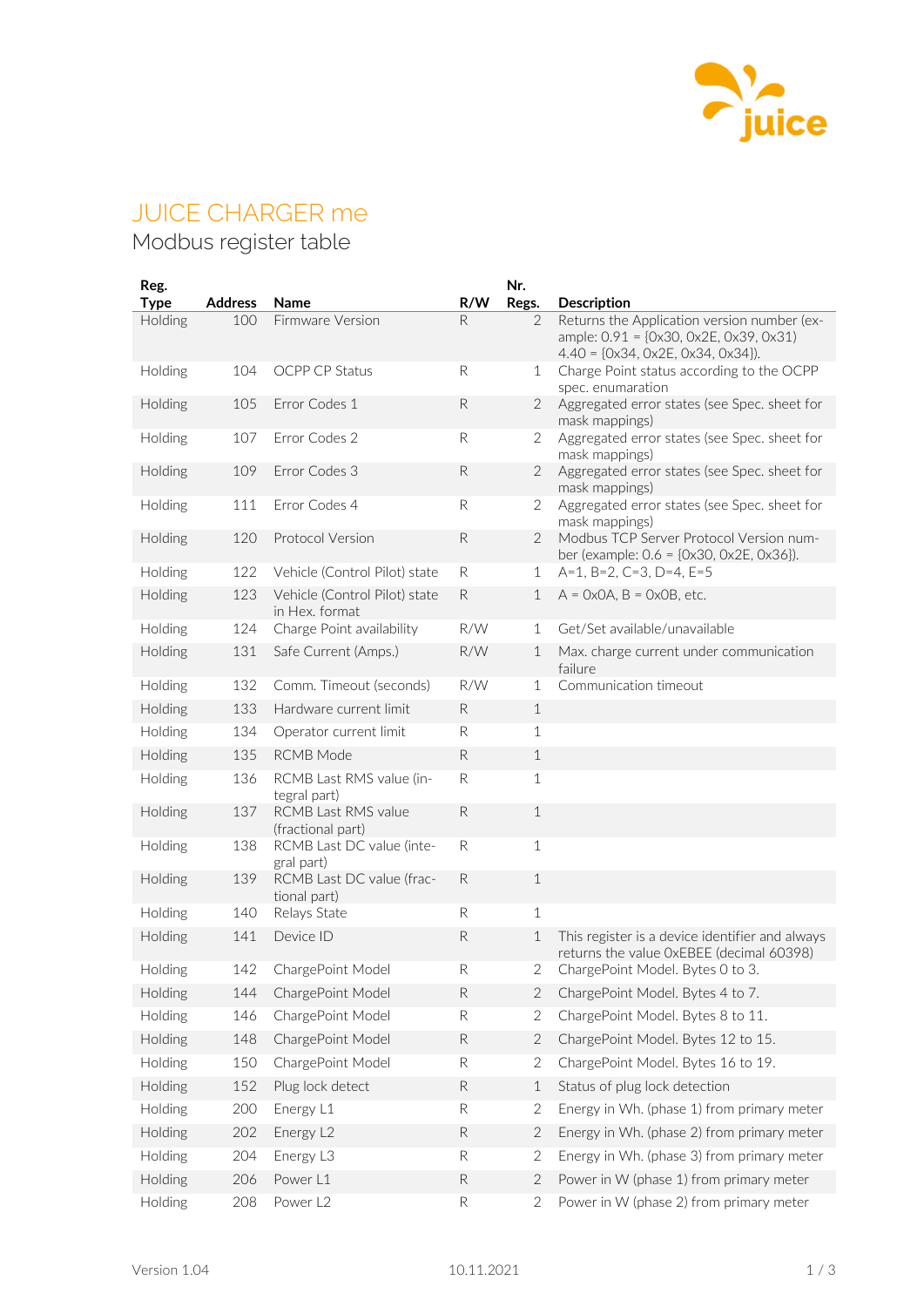

| Reg.<br><b>Type</b> | <b>Address</b> | Name                                                   | R/W          | Nr.<br>Regs.   | <b>Description</b>                                                                                                 |
|---------------------|----------------|--------------------------------------------------------|--------------|----------------|--------------------------------------------------------------------------------------------------------------------|
| Holding             | 210            | Power L3                                               | R            | 2              | Power in W (phase 3) from primary meter                                                                            |
| Holding             | 212            | Current L1                                             | R            | 2              | Current in mA (phase 1) from primary meter                                                                         |
| Holding             | 214            | Current L2                                             | $\mathsf{R}$ | $\overline{2}$ | Current in mA (phase 2) from primary meter                                                                         |
| Holding             | 216            | Current L3                                             | R            | 2              | Current in mA (phase 3) from primary meter                                                                         |
| Holding             | 218            | <b>Total Energy</b>                                    | ${\sf R}$    | $\overline{2}$ | Total Energy in Wh. from primary meter                                                                             |
| Holding             | 220            | <b>Total Power</b>                                     | R            | 2              | Total Power in Wh. from primary meter                                                                              |
| Holding             | 222            | Voltage L1                                             | $\mathsf{R}$ | 2              | Returns the voltage of phase 1 of the ocpp<br>meter in V.                                                          |
| Holding             | 224            | Voltage L2                                             | R            | 2              | Returns the voltage of phase 2 of the ocpp<br>meter in V.                                                          |
| Holding             | 226            | Voltage L3                                             | $\mathsf{R}$ | $\overline{2}$ | Returns the voltage of phase 3 of the ocpp<br>meter in V.                                                          |
| Holding             | 600            | <b>DLM Mode</b>                                        | ${\sf R}$    | $\mathbf{1}$   | Indicates the DLM mode configured for this<br>device.                                                              |
| Holding             | 610            | DLM EVSE Sub-distribution<br>Limit L1                  | ${\sf R}$    | $\mathbf 1$    | Overall current limit for DLM available for<br>EVs                                                                 |
| Holding             | 611            | DLM EVSE Sub-distribution<br>Limit L2                  | R            | 1              | Overall current limit for DLM available for<br>EVs                                                                 |
| Holding             | 612            | DLM EVSE Sub-distribution<br>Limit L <sub>3</sub>      | R            | $\mathbf 1$    | Overall current limit for DLM available for<br>FVs                                                                 |
| Holding             | 613            | <b>DLM Operator EVSE Sub-</b><br>distribution Limit L1 | R/W          | 1              | Operator current limit for DLM available<br>for distribution to EVs                                                |
| Holding             | 614            | <b>DLM Operator EVSE Sub-</b><br>distribution Limit L2 | R/W          | $\mathbf{1}$   | Operator current limit for DLM available<br>for distribution to EVs                                                |
| Holding             | 615            | <b>DLM Operator EVSE Sub-</b><br>distribution Limit L3 | R/W          | $\mathbf{1}$   | Operator current limit for DLM available<br>for distribution to EVs                                                |
| Holding             | 620            | DLM External Meter sup-<br>port                        | ${\sf R}$    | $\mathbf{1}$   | Value of this register is 1 when External Me-<br>ter is enabled, O when disabled                                   |
| Holding             | 621            | DLM Number of Slaves<br>connected                      | R            | $\mathbf{1}$   | The number of DLM Slaves connected to<br>this Master device                                                        |
| Holding             | 630            | DLM Overall Current ap-<br>plied L1                    | ${\sf R}$    | 1              | Overall Current (A) the DLM Master is cur-<br>rently applying (sum of current distributed<br>among the slaves)     |
| Holding             | 631            | DLM Overall Current ap-<br>plied L2                    | R            | $\mathbf{1}$   | Overall Current (A) the DLM Master is cur-<br>rently applying (sum of current distributed<br>among the slaves)     |
| Holding             | 632            | DLM Overall Current ap-<br>plied L3                    | R            | 1              | Overall Current (A) the DLM Master is cur-<br>rently applying (sum of current distributed<br>among the slaves)     |
| Holding             | 633            | DLM Overall Current avail-<br>able L1                  | R            | $\mathbf{1}$   | Overall Current (A) the DLM Master has<br>available to distribute among the slaves                                 |
| Holding             | 634            | DLM Overall Current avail-<br>able L2                  | R            | 1              | Overall Current (A) the DLM Master has<br>available to distribute among the slaves                                 |
| Holding             | 635            | DLM Overall Current avail-<br>able L3                  | R            | $\mathbf{1}$   | Overall Current (A) the DLM Master has<br>available to distribute among the slaves                                 |
| Holding             | 701            | Scheduled Time (hhmmss)                                | R            | $\overline{2}$ | Scheduled departure time (format is<br>`hhmmss` in big-endian packed BCD with<br>left zero padding) - 15118 only   |
| Holding             | 703            | Scheduled Date (yymmdd)                                | R            | 2              | Scheduled departure time (format is 'ddm-<br>myy' in big-endian packed BCD with left<br>zero padding) - 15118 only |
| Holding             | 706            | Signaled Current                                       | R            | $\mathbf{1}$   | The maximum current that's being signaled<br>to the EV for charging                                                |
| Holding             | 707            | Start Time (hhmmss)                                    | R            | 2              | Start time of charging process                                                                                     |
| Holding             | 710            | End Time (hhmmss)                                      | R            | $\overline{2}$ | End time of charging process                                                                                       |